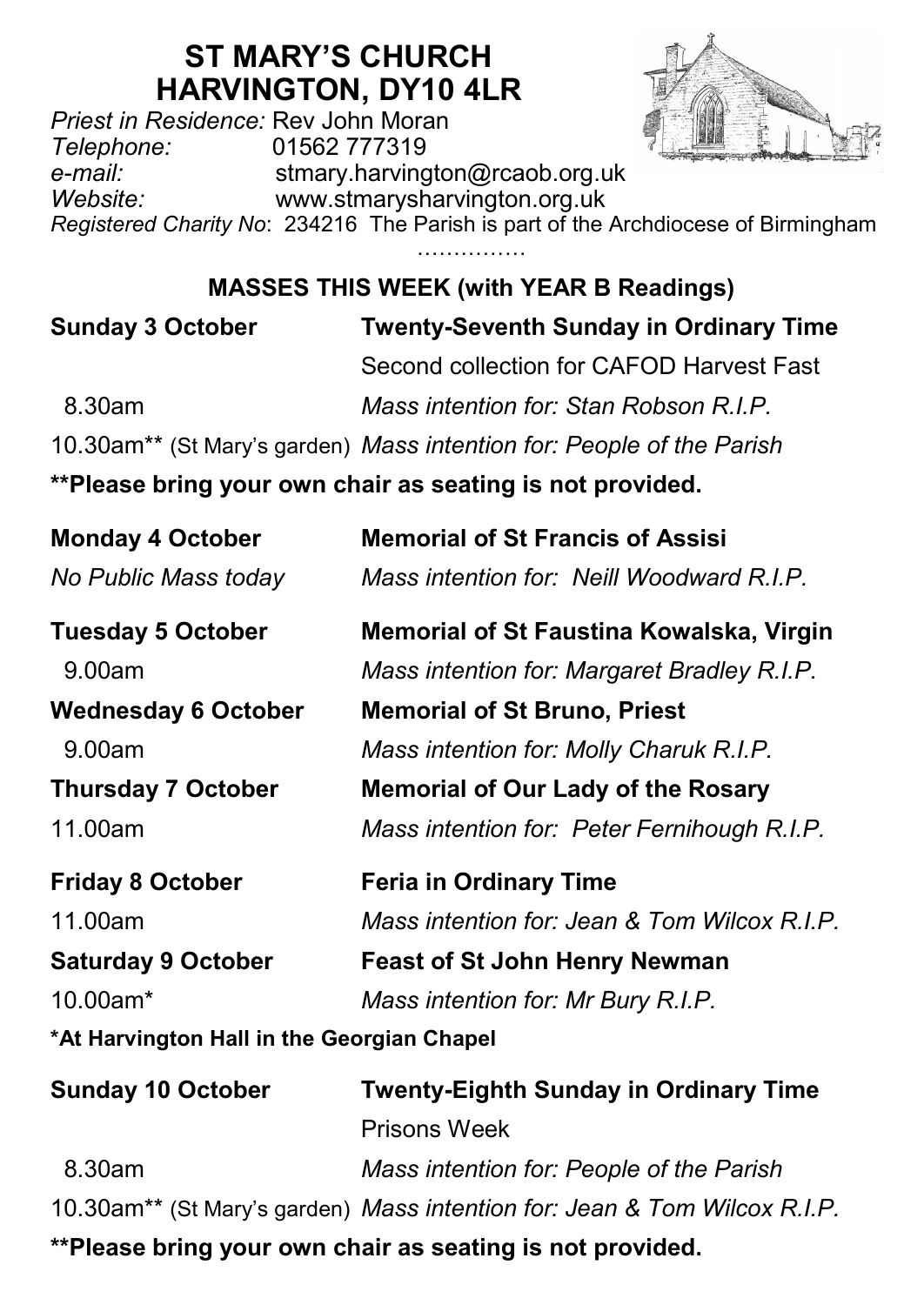**Anniversaries in October:** Rev Robert Heydon (1718), Rev Charles Fitzwilliams (1750), Mary Brownlow (1852), Anne Spink (1894), Mary Leonie Pedley (1957), Betty Grant (1970), Sidney Rochford (1979), Dermot Higgins (1983), Bernard Campbell (2001), Dorothy ~Green (2001), Maureen Riley (2002), David Phillips (2005),Stanley Robson (2009), Betty Sanders (2012), Albin Gordon (2012) Ian Challand (2013), Maria Costanzo (2013), Michael Grant (2015), Doreen Millard (2016), Michael Butler (2017), James Arbuthnott (2018), Paul Hoban (2018), Maureen Ribbins (2018), Denis Conway (2020), Josephine Hardwick (2020)

…………………………………………………………………….

**In your prayers please remember parishioners and friends who are sick:**  Deirdre Brookes, Elizabeth Causer, Kathleen Clark, Liz and Lionel Cornish, Bob Grant, Jane and Peter Handley, Kay Hildebrandt, Sean McDermott.

…………………………………………..



… for all your offerings and donations. They are always gratefully received and enable Fr John to maintain our parish and to minister to our community.

**Contributions to the Parish: 20th-27th September**

| Regular, weekly Gift Aid Direct Debit: £316.00 |         |
|------------------------------------------------|---------|
| <b>Gift Aid Envelopes:</b>                     | £108.50 |
| Loose cash:                                    | £98.75  |
| Second Collection for Fr Hudson's Society      | £407.79 |
|                                                |         |



## **WELCOME TO ST MARY'S!**

We ask everyone attending our premises to take note of the following:

- 'Track and Trace': It is no longer a legal requirement to provide contact details at a venue. If someone attends our premises who is found to be a Covid positive case, we will inform everyone on our parish email database. If you are not on our database and you want to be alerted you may provide us with your contact details or scan the displayed NHS QR code on your phone.
- When inside church, the congregation are strongly recommended to wear face coverings.
- The congregation are asked to spread out and not to kneel if someone is sitting down on the pew in front of them.
- If members of the congregation would like to ensure social distancing they may use a 'Please Leave Space' sign (available in the porch) and place it on the seat beside them in their pew.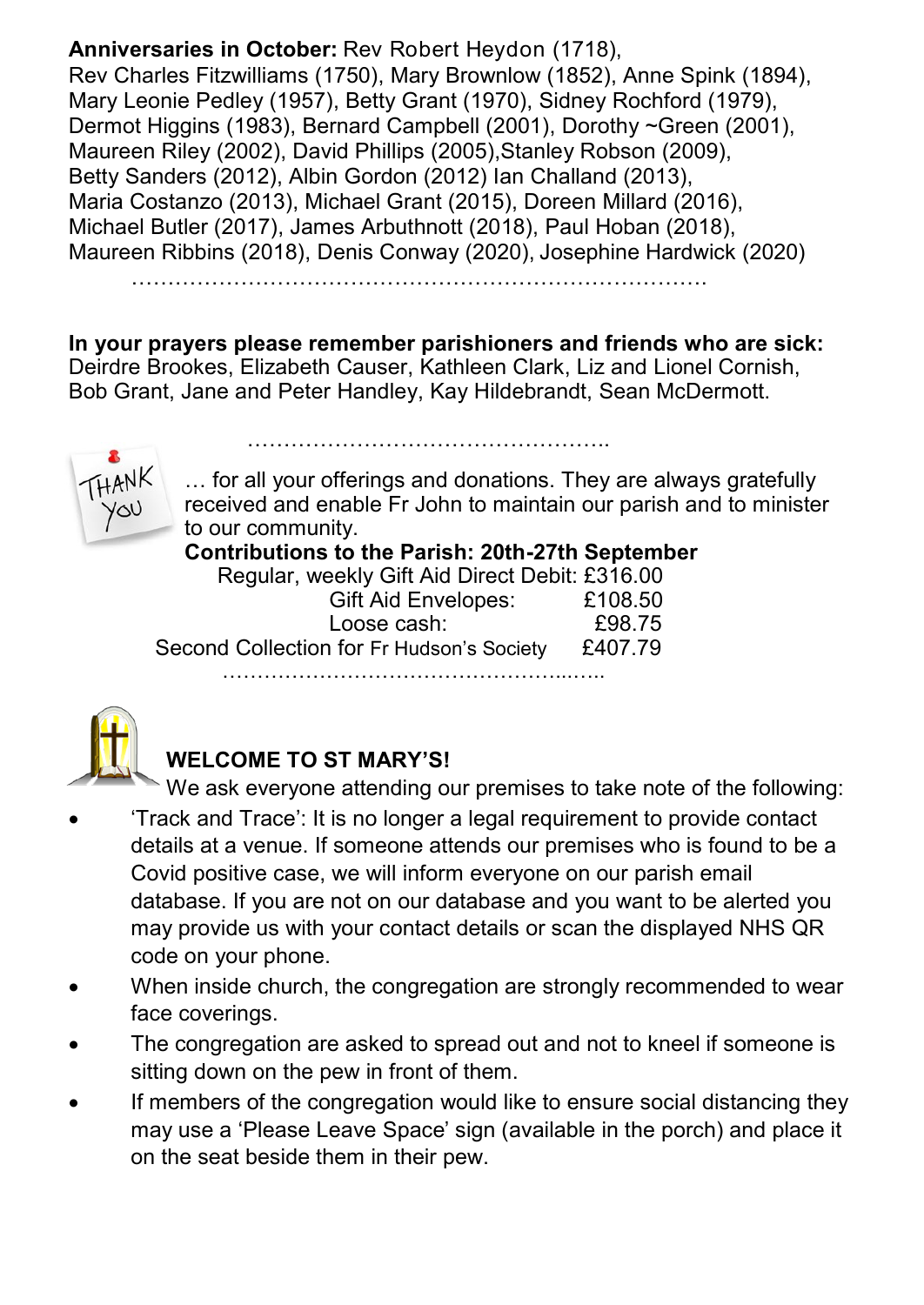

During the month of **OCTOBER** we are encouraged to recite the Rosary. In modern times successive popes have urged the faithful to pray the Rosary. It is a form of contemplative prayer, mental and vocal prayer, which brings down God's blessing on the Church. It is a biblically inspired prayer which is centred on meditation on the salvific mysteries of Christ in union with Mary, who was so closely associated with her Son in his redeeming activity.

The Vatican website offers advice on how to pray the Rosary: https://www.vatican.va/special/rosary/documents/misteri\_en.html



The Book Group are discussing *Notre-Dame: The Soul of France* by Agnès Poirier, when they meet in the Priest's House garden on Monday 11 October at 9.30am. You are welcome to come along and join the conversation whether you have read the book or not!

The book chosen for November is *The Rings of Saturn* by W G Sebald.

………………………………………….

…………………………………………………



**CATHOLIC DIARIES £2.99** each. If anyone who has not already requested a 2022 diary from Vernie Francis-Flores would like to order one, could they please contact her no later than October 8th 2021 by either email :

francisflores@macunlimited.net or call or text 07597568860.



**PLEASE NOTE A CHANGE OF OUR EMAIL ADDRESS!** For all parish correspondence from now onward please use **stmary.harvington@rcaob.org.uk**

………………………………………………..